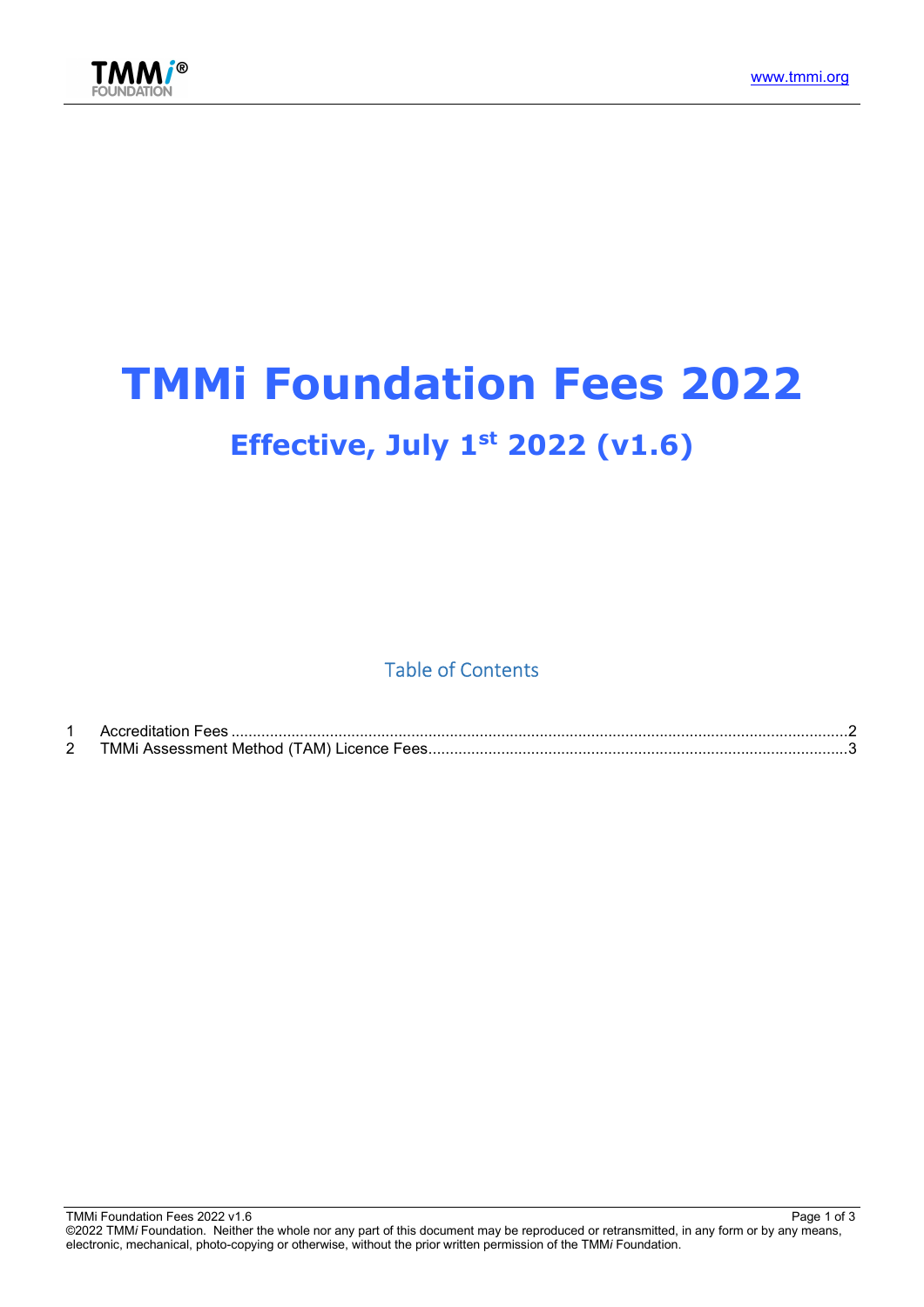

## 1 TMMi Foundation Fees

|                                                                                                                                                                                                                        | 2022       |
|------------------------------------------------------------------------------------------------------------------------------------------------------------------------------------------------------------------------|------------|
|                                                                                                                                                                                                                        |            |
| <b>Assessment Method Accreditation</b>                                                                                                                                                                                 | € 5,620.00 |
| This fee covers:                                                                                                                                                                                                       |            |
| Time and effort for your assessment method to be reviewed up to 2 times.<br>$\bullet$<br>Registration as an Accredited Service Provider for 3 years.                                                                   |            |
| Your details put on the TMMi Foundation web site for publicity purposes                                                                                                                                                |            |
| Note:                                                                                                                                                                                                                  |            |
| If not successful after 2 attempts, 50% of the fee is payable for each additional assessment.                                                                                                                          |            |
| <b>Service Provider Accreditation</b>                                                                                                                                                                                  |            |
| You will need to have an accredited (or recognized) assessment method, either your<br>own (see fees above), licensed from the Foundation (see TAM on our web site) or<br>from others.                                  |            |
| Select from:                                                                                                                                                                                                           | € 860.00   |
| Accreditation Fee - renewed annually                                                                                                                                                                                   | € 1,710.00 |
| Accreditation Fee - renewed every 3 years                                                                                                                                                                              |            |
| This fee covers:                                                                                                                                                                                                       |            |
| Display as an Accredited Service Provider on our web site<br>$\bullet$                                                                                                                                                 |            |
| Use of the approved TMMi Logos<br>$\bullet$                                                                                                                                                                            |            |
|                                                                                                                                                                                                                        |            |
| Note:<br>Where a Service Provider applies for an Assessment Method to be re-accredited, the Service<br>Provider Accreditation will be extended for 3 years from the date the Assessment Method is<br>(re-) accredited. |            |
|                                                                                                                                                                                                                        |            |
| Accredited Lead Assessor Subscription (renewed every three years)                                                                                                                                                      | € 665.00   |
| This fee covers:                                                                                                                                                                                                       |            |
| Display as an Accredited Lead Assessor on our web site                                                                                                                                                                 |            |
| Use of the approved TMMi Logos                                                                                                                                                                                         |            |
| Accredited Assessor Subscription (renewed every three years)                                                                                                                                                           | € 295.00   |
| This fee covers:                                                                                                                                                                                                       |            |
| Display as an Accredited Assessor on our web site<br>$\bullet$                                                                                                                                                         |            |
| Use of the approved TMMi Logos                                                                                                                                                                                         |            |
|                                                                                                                                                                                                                        |            |
| TMMi Professional Training Provider recognition (renewed every three years)                                                                                                                                            | € 855.00   |
| This fee covers:                                                                                                                                                                                                       |            |
| Display as an Recognized TMMi Professional Training Provider on our web<br>site                                                                                                                                        |            |
| Use of the approved TMMi Logos                                                                                                                                                                                         |            |
|                                                                                                                                                                                                                        |            |